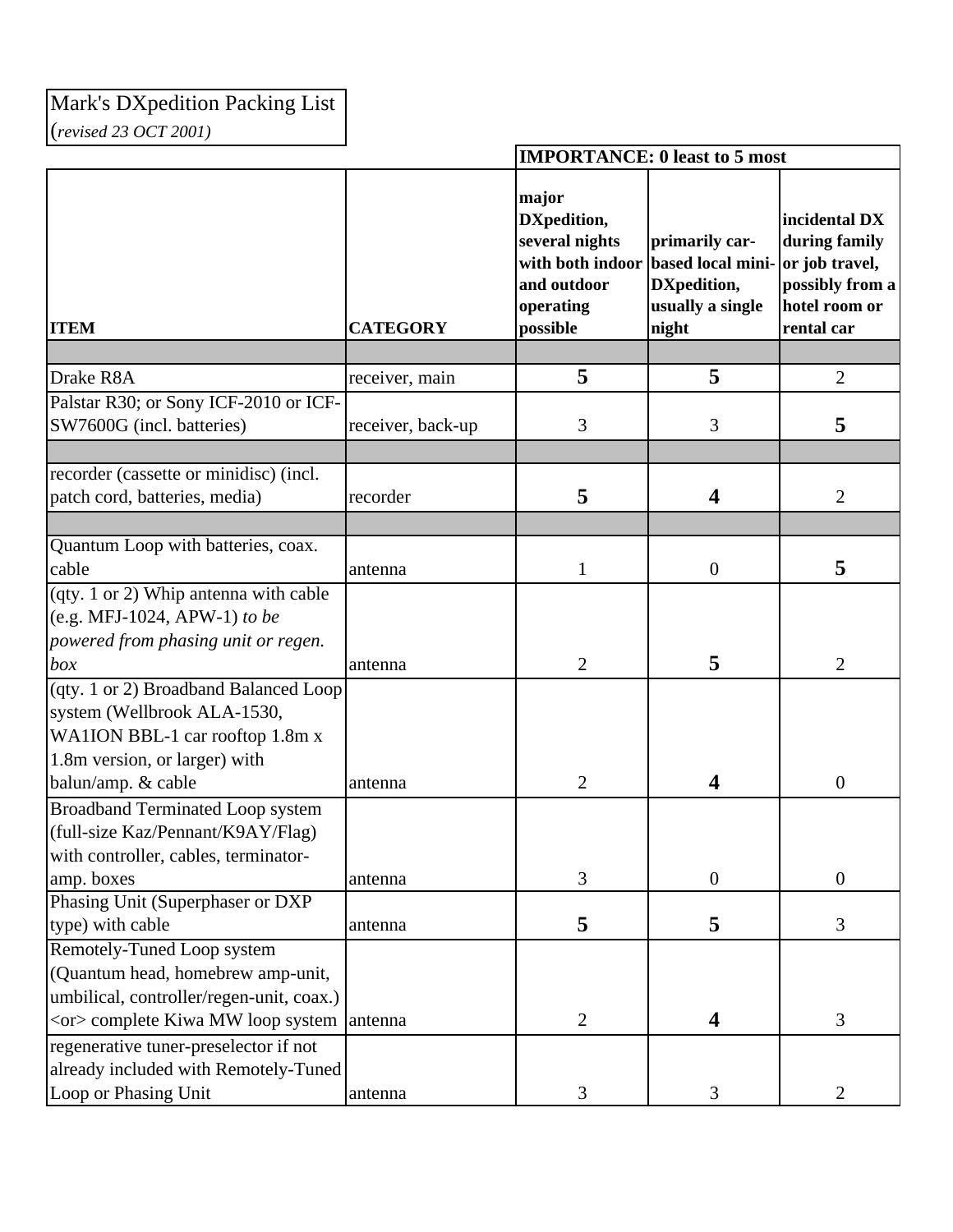| short roll of wire #1 (length $\sim$ 25 to 60 |                      |                         |                |                  |
|-----------------------------------------------|----------------------|-------------------------|----------------|------------------|
| $m / 82$ to 200 ft)                           | antenna              | 4                       | 5              | 5                |
| short roll of wire #2 (length $\sim$ 25 to 60 |                      |                         |                |                  |
| $m / 82$ to 200 ft)                           | antenna              | $\overline{2}$          | 4              | $\overline{2}$   |
| long roll of wire #1 (significantly           |                      |                         |                |                  |
| longer than 60 m / 200 ft)                    | antenna              | 5                       | $\mathbf{1}$   | $\overline{0}$   |
| long roll of wire #2 (significantly           |                      |                         |                |                  |
| longer than $60 \text{ m}$ / 200 ft)          | antenna              | $\overline{\mathbf{4}}$ | 1              | $\overline{0}$   |
| long roll of coaxial cable (40 - 60 m         |                      |                         |                |                  |
| typical) for phasing separated similar        |                      |                         |                |                  |
| antennas                                      | antenna              | 3                       | 3              | $\boldsymbol{0}$ |
| twisted pair Beverage wire $(>300 \text{ m})$ |                      |                         |                |                  |
| with Byan controller & terminator             | antenna              | 4                       | 1              | $\boldsymbol{0}$ |
| isolating / matching / noise reducing         |                      |                         |                |                  |
| transformers, in connectorized cases,         |                      |                         |                |                  |
| as required                                   | antenna              | 4                       | $\mathbf{1}$   | 1                |
| ICE splitter(s) with power cord, coax.        |                      |                         |                |                  |
| (for group use of single antenna)             | antenna              | 4                       | 1              | $\boldsymbol{0}$ |
| antenna switch gizmo: 4 or more in's          |                      |                         |                |                  |
| to 2 or more out's: all combinations          | antenna              | 3                       | 1              | $\boldsymbol{0}$ |
|                                               |                      |                         |                |                  |
| DC car cord (lighter plug to receiver $\&$    |                      |                         |                |                  |
| phaser connectors)                            | power / interconnect | 5                       | 5              | 3                |
| second DC car cord (lighter plug to           |                      |                         |                |                  |
| receiver & phaser connectors)                 | power / interconnect | $\mathfrak{Z}$          | 4              | $\overline{0}$   |
| AC cord for main receiver                     | power / interconnect | 5                       | $\overline{2}$ | $\overline{2}$   |
| extension cord / power strip with 4 or        |                      |                         |                |                  |
| more AC outlets; 2-prong to 3-prong           |                      |                         |                |                  |
| mains adaptor                                 | power / interconnect | 5                       | 2              | 5                |
| AC to DC "wall worts" as required             |                      |                         |                |                  |
| (portable receiver, recorder, phaser,         |                      |                         |                |                  |
| etc.)                                         | power / interconnect | 5                       | $\overline{2}$ | 5                |
| spare batteries of all types used; spare      |                      |                         |                |                  |
| fuses                                         | power / interconnect | $\overline{\mathbf{4}}$ | 5              | 5                |
|                                               |                      |                         |                |                  |
| flashlights / torches (2 or more) with        |                      |                         |                |                  |
| batteries                                     | support supplies     | 4                       | 5              | 3                |
| headphones                                    | support supplies     | 5                       | 3              | 5                |
| headphone Y-cable: 2 rx's to 1 pr.            |                      |                         |                |                  |
| stereo headphones                             | support supplies     | $\overline{\mathbf{4}}$ | $\mathbf{2}$   | 3                |
| kit of RF and audio adaptors (mini &          |                      |                         |                |                  |
| standard phone, RCA phono, BNC,               |                      |                         |                |                  |
| UHF, etc.)                                    | support supplies     | 5                       | 4              | 3                |